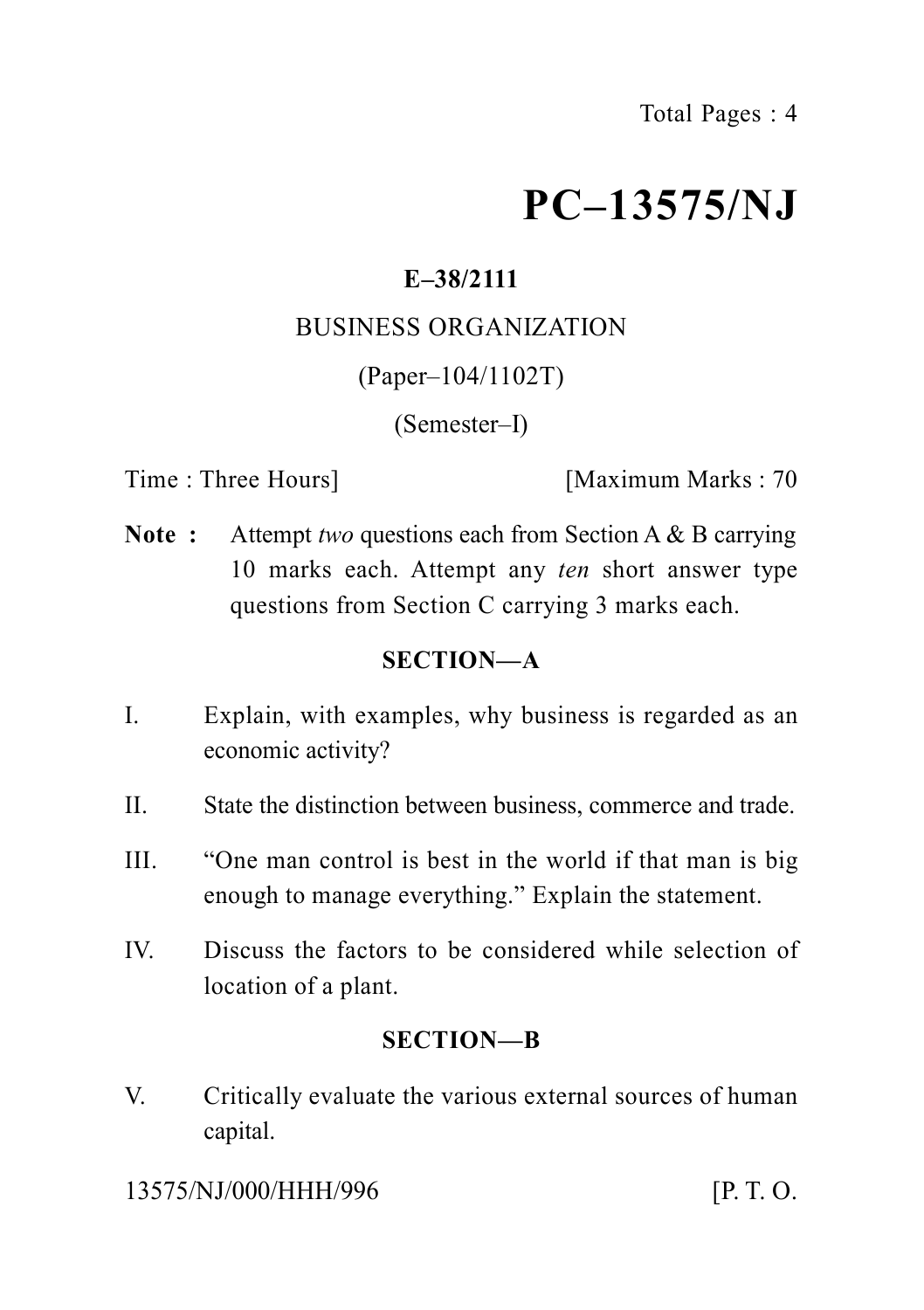- VI. Explain the importance of pricing decisions.
- VII. Describe the strategies adopted by Indian Corporates to retain its employees.
- VIII. State the significance of promotional decisions in marketing.

## **SECTION—C (Compulsory Question)**

- IX. Write short notes on any *ten* :
	- 1. Business.
	- 2. Business environment.
	- 3. Manufacturing sector.
	- 4. Mass Production.
	- 5. Partnership firm.
	- 6. Cooperative society.
	- 7. Network marketing.
	- 8. Nature of entrepreneurship.
	- 9. Business plan.
	- 10. E-business.
	- 11. Consumer behaviour.
	- 12. Marketing.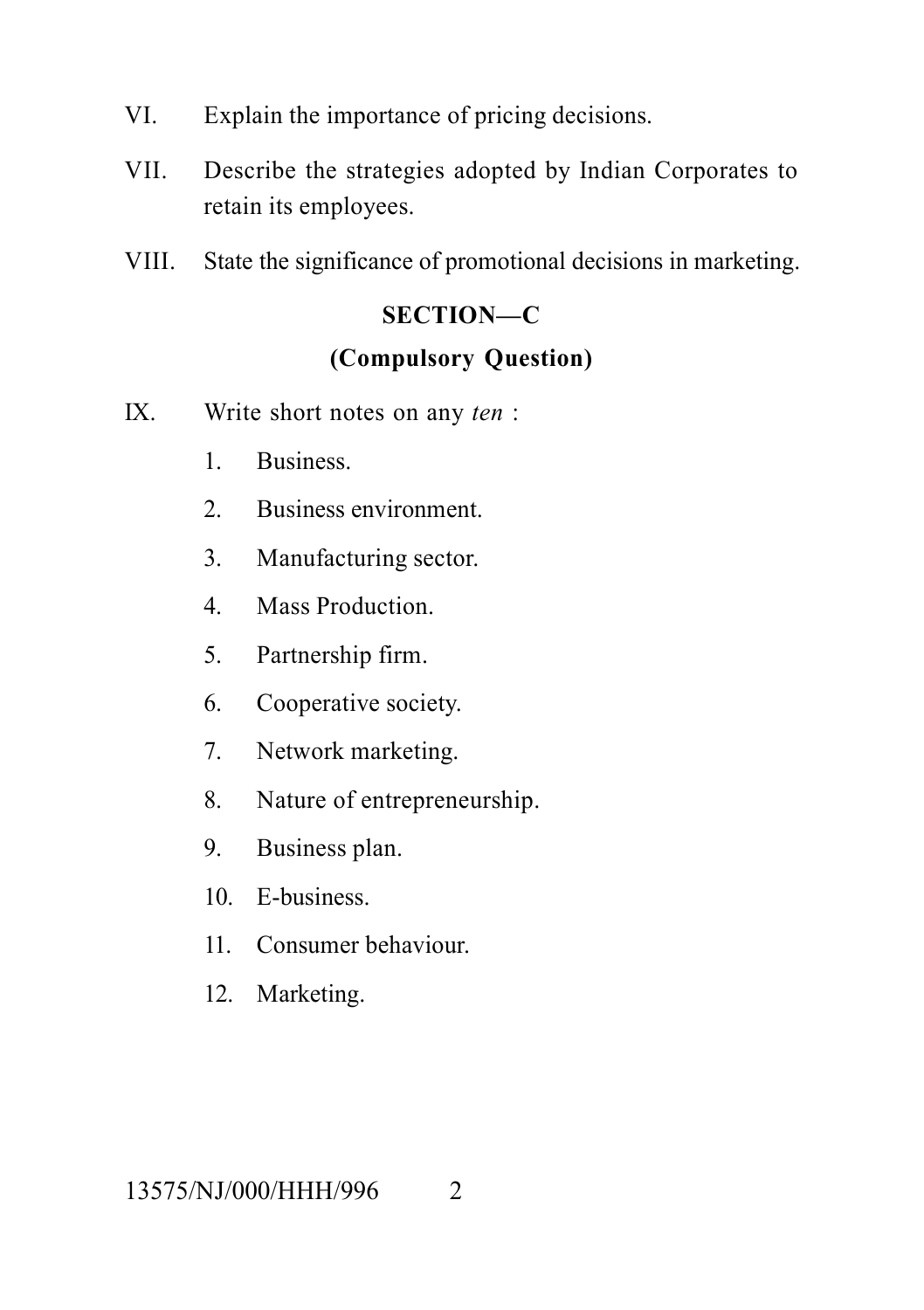#### **PUNJABI VERSION**

PUNJABI VERSION<br>ਨੋਟ : ਭਾਗ A ਅਤੇ B ਵਿਚੋਂ *ਦੋ–ਦੋ* ਪ੍ਰਸ਼ਨ ਕਰੋ। ਹਰੇਕ ਪ੍ਰਸ਼ਨ ਦੇ<br>10 ਅੰਕ ਹਨ। ਭਾਗ C ਵਿਚਲੇ ਕੋਈ *ਦਸ* ਸੰਖੇਪ ਉੱਤਰ ਵਾਲੇ<br>ਪੁਸ਼ਨ ਕਰੋ। ਹਰੇਕ ਪੁਸ਼ਨ ਦੇ 3 ਅੰਕ ਹਨ। PUNJABI VERSION<br>ਭਾਗ A ਅਤੇ B ਵਿਚੋਂ *ਦੋ–ਦੋ* ਪ੍ਰਸ਼ਨ ਕਰੋ। ਹਰੇਕ ਪ੍ਰਸ਼ਨ ਦੇ<br>10 ਅੰਕ ਹਨ। ਭਾਗ C ਵਿਚਲੇ ਕੋਈ *ਦਸ* ਸੰਖੇਪ ਉੱਤਰ ਵਾਲੇ<br>ਪ੍ਰਸ਼ਨ ਕਰੋ। ਹਰੇਕ ਪ੍ਰਸ਼ਨ ਦੇ 3 ਅੰਕ ਹਨ। **ਨੋਟ :** ਭਾਗ A ਅਤੇ B ਵਿਚੋਂ *ਦੋ–ਦੋ* ਪ੍ਰਸ਼ਨ ਕਰੋ। ਹਰੇਕ ਪ੍ਰਸ਼ਨ ਦੇ<br>10 ਅੰਕ ਹਨ। ਭਾਗ C ਵਿਚਲੇ ਕੋਈ *ਦਸ* ਸੰਖੇਪ ਉੱਤਰ ਵਾਲੇ<br>ਪ੍ਰਸ਼ਨ ਕਰੋ। ਹਰੇਕ ਪ੍ਰਸ਼ਨ ਦੇ 3 ਅੰਕ ਹਨ।

#### Bwg**—A**

- ਪ੍ਰਸ਼ਨ ਕਰੋ। ਹਰੇਕ ਪ੍ਰਸ਼ਨ ਦੇ 3 ਅੰਕ ਹਨ।<br>ਭਾਗ—A<br>I. ਵਪਾਰ ਨੂੰ ਆਰਥਿਕ ਕਾਰਜ ਕਿਉਂ ਮੰਨਿਆ ਜਾਂਦਾ ਹੈ? ਉਦਾਹਰਣਾਂ<br>ਨਾਲ ਸਪਸ਼ਟ ਕਰੋ। ਵਪਾਰ ਨੂੰ ਆਰਥਿਕ ਕਾਰਜ ਕਿਉਂ ਮੰਨਿਆ ਜਾਂਦਾ ਹੈ? ਉਦਾਹਰਣਾਂ<br>ਨਾਲ ਸਪਸ਼ਟ ਕਰੋ।<br>ਵਪਾਰ, ਤਜਾਰਤ ਅਤੇ ਵਣਜ ਵਿਚਲੇ ਅੰਤਰ ਨੂੰ ਦਰਜ ਕਰੋ। I. ਵਪਾਰ ਨੂੰ ਆਰਥਿਕ ਕਾਰਜ ਕਿਉਂ ਮੰਨਿਆ ਜਾਂਦਾ ਹੈ? ਉਦਾਹਰਣਾਂ<br>ਨਾਲ ਸਪਸ਼ਟ ਕਰੋ।<br>II. ਵਪਾਰ, ਤਜਾਰਤ ਅਤੇ ਵਣਜ ਵਿਚਲੇ ਅੰਤਰ ਨੂੰ ਦਰਜ ਕਰੋ।<br>III. ਜੇਕਰ ਇਕ ਵਿਅਕਤੀ ਇਤਨਾ ਵੱਡਾ ਹੋਵੇ ਕਿ ਉਹ ਸਾਰਾ ਪ੍ਰਬੰਧ
- 
- ਨਾਲ ਸਪਸ਼ਟ ਕਰੋ।<br>II. ਵਪਾਰ, ਤਜਾਰਤ ਅਤੇ ਵਣਜ ਵਿਚਲੇ ਅੰਤਰ ਨੂੰ ਦਰਜ ਕਰੋ।<br>III. 'ਜੇਕਰ ਇਕ ਵਿਅਕਤੀ ਇਤਨਾ ਵੱਡਾ ਹੋਵੇ ਕਿ ਉਹ ਸਾਰਾ ਪ੍ਰਬੰਧ<br>ਕਰ ਸਕਦਾ ਹੋਵੇ ਤਾਂ ਇਕ ਵਿਅਕਤੀ ਦਾ ਨਿਯੰਤਰਣ ਉਤਮ ਸਿੱਧ<br>ਹੰਦਾ ਹੈ।' ਇਸ ਕਥਨ ਨੰ ਸਪਸਟ ਕਰੋ। ਵਪਾਰ, ਤਜਾਰਤ ਅਤੇ ਵਣਜ ਵਿਚਲੇ ਅੰਤਰ ਨੂੰ ਦਰਜ ਕਰੋ।<br>'ਜੇਕਰ ਇਕ ਵਿਅਕਤੀ ਇਤਨਾ ਵੱਡਾ ਹੋਵੇ ਕਿ ਉਹ ਸਾਰਾ ਪ੍ਰਬੰਧ<br>ਕਰ ਸਕਦਾ ਹੋਵੇ ਤਾਂ ਇਕ ਵਿਅਕਤੀ ਦਾ ਨਿਯੰਤਰਣ ਉਤਮ ਸਿੱਧ<br>ਹੁੰਦਾ ਹੈ।' ਇਸ ਕਥਨ ਨੂੰ ਸਪਸ਼ਟ ਕਰੋ। 'ਜੇਕਰ ਇਕ ਵਿਅਕਤੀ ਇਤਨਾ ਵੱਡਾ ਹੋਵੇ ਕਿ ਉਹ ਸਾਰਾ ਪ੍ਰਬੰਧ<br>ਕਰ ਸਕਦਾ ਹੋਵੇ ਤਾਂ ਇਕ ਵਿਅਕਤੀ ਦਾ ਨਿਯੰਤਰਣ ਉਤਮ ਸਿੱਧ<br>ਹੁੰਦਾ ਹੈ।' ਇਸ ਕਥਨ ਨੂੰ ਸਪਸ਼ਟ ਕਰੋ।<br>ਕਿਸੇ ਪਲਾਂਟ ਦੇ ਸਥਾਨ ਲਈ ਚੋਣ ਕਰਦਿਆਂ ਕਿਹੜੇ ਪੱਖ ਧਿਆਨ<br>ਵਿਜ ਰਖੇ ਜਾਣੇ ਚਾਹੀਦੇ ਹਨ? ਚਰਚਾ ਕਰੋ। ਕਰ ਸਕਦਾ ਹੋਵੇ ਤਾਂ ਇਕ ਵਿਅਕਤੀ ਦਾ ਨਿਯੰਤਰਣ ਉਤਮ ਸਿੱਧ<br>ਹੁੰਦਾ ਹੈ।' ਇਸ ਕਥਨ ਨੂੰ ਸਪਸ਼ਟ ਕਰੋ।<br>IV. ਕਿਸੇ ਪਲਾਂਟ ਦੇ ਸਥਾਨ ਲਈ ਚੋਣ ਕਰਦਿਆਂ ਕਿਹੜੇ ਪੱਖ ਧਿਆਨ<br>ਵਿਚ ਰਖੇ ਜਾਣੇ ਚਾਹੀਦੇ ਹਨ? ਚਰਚਾ ਕਰੋ।
- ਹੁੰਦਾ ਹੈ।' ਇਸ ਕਥਨ ਨੂੰ ਸਪਸ਼ਟ ਕਰੋ।<br>ਕਿਸੇ ਪਲਾਂਟ ਦੇ ਸਥਾਨ ਲਈ ਚੋਣ ਕਰਦਿਆਂ ਕਿਹੜੇ ਪੱਖ ਧਿਆਨ<br>ਵਿਚ ਰਖੇ ਜਾਣੇ ਚਾਹੀਦੇ ਹਨ? ਚਰਚਾ ਕਰੋ।<br>ਭਾਗ—B

#### Bwg**—B**

- ਵਿਚ ਰਖੇ ਜਾਣੇ ਚਾਹੀਦੇ ਹਨ? ਚਰਚਾ ਕਰੋ।<br>ਭਾਗ—B<br>V. ਮਾਨਵੀ ਪੂੰਜੀ ਦੇ ਵਿਭਿੰਨ ਬਾਹਰੀ ਸਰੋਤਾਂ ਦਾ ਆਲੋਚਨਾਤਮਕ<br>ਮੁਲਾਂਕਣ ਕਰੋ। ਮਾਨਵੀ ਪੂੰਜੀ ਦੇ ਵਿਭਿੰਨ ਬਾਹਰੀ ਸਰੋਤਾਂ ਦਾ ਆਲੋਚਨਾਤਮਕ<br>ਮੁਲਾਂਕਣ ਕਰੋ।<br>ਪਾਈਸਿੰਗ (ਕੀਮਤ ਨਿਰਧਾਰਣ) ਨਿਰਣਿਆਂ ਦਾ ਮਹੱਤਵ ਵਿਚਾਰੋ। V. ਮਾਨਵੀ ਪੂੰਜੀ ਦੇ ਵਿਭਿੰਨ ਬਾਹਰੀ ਸਰੋਤਾਂ ਦਾ ਆਲੋਚਨਾਤਮਕ<br>ਮੁਲਾਂਕਣ ਕਰੋ।<br>VI. ਪ੍ਰਾਈਸਿੰਗ (ਕੀਮਤ ਨਿਰਧਾਰਣ) ਨਿਰਣਿਆਂ ਦਾ ਮਹੱਤਵ ਵਿਚਾਰੋ।<br>VII. ਭਾਰਤੀ ਕੰਪਨੀਆਂ ਵਲੋਂ ਆਪਣੇ ਕਰਮਚਾਰੀਆਂ ਨੂੰ ਕੰਪਨੀ ਨਾਲ
- 
- ਮੁਲਾਂਕਣ ਕਰੋ।<br>VI. ਪ੍ਰਾਈਸਿੰਗ (ਕੀਮਤ ਨਿਰਧਾਰਣ) ਨਿਰਣਿਆਂ ਦਾ ਮਹੱਤਵ ਵਿਚਾਰੋ।<br>VII. ਭਾਰਤੀ ਕੰਪਨੀਆਂ ਵਲੋਂ ਆਪਣੇ ਕਰਮਚਾਰੀਆਂ ਨੂੰ ਕੰਪਨੀ ਨਾਲ<br>ਜੋੜੀ ਰਖਣ ਲਈ ਅਪਨਾਈਆਂ ਜਾਂਦੀਆਂ ਪਾਲਿਸੀਆਂ ਵਿਚਾਰੋ। j oVI rKx leI ApnweIAW jWdIAW pwilsIAW ivcwr o[